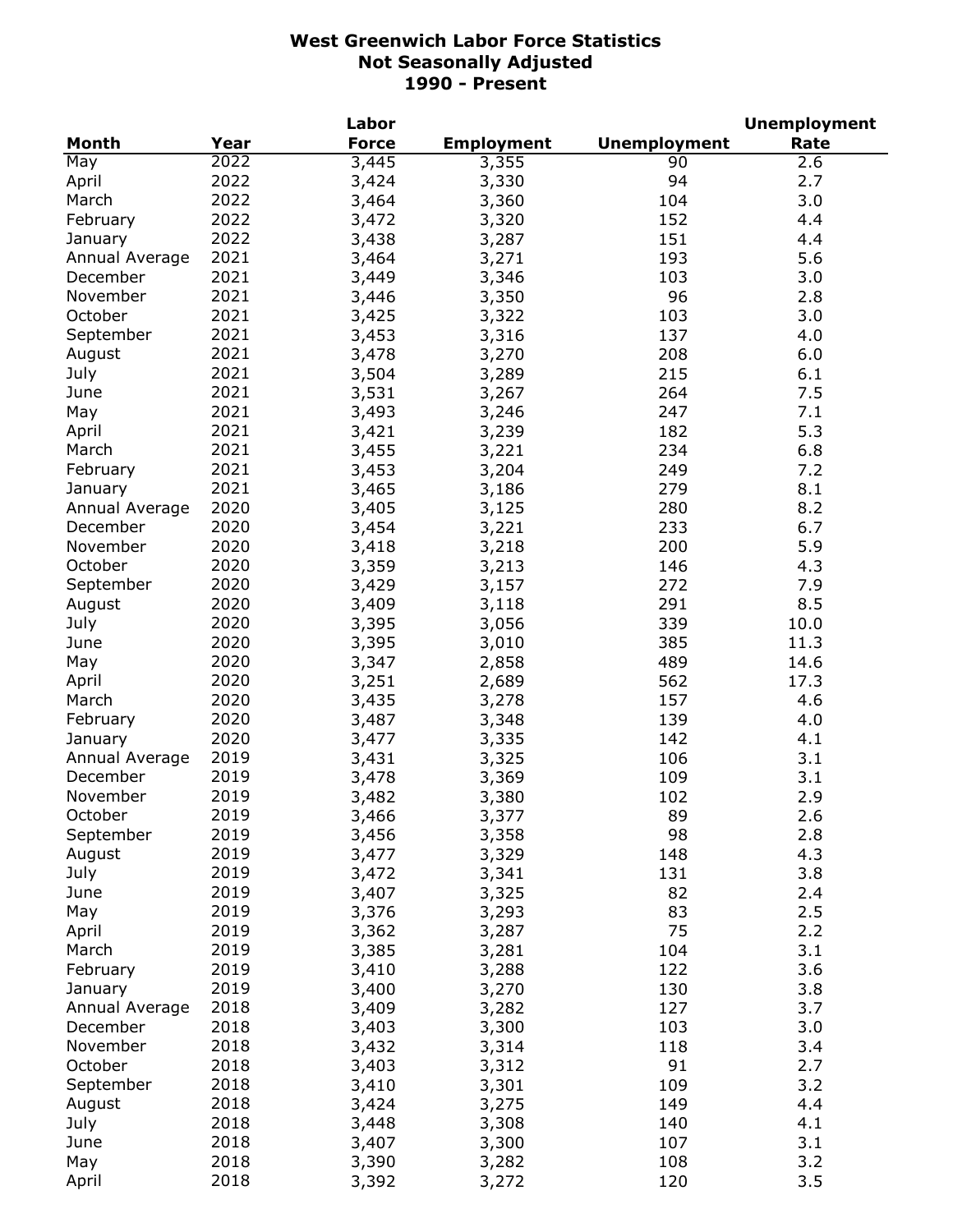|                |      | Labor        |                   |                     | <b>Unemployment</b> |
|----------------|------|--------------|-------------------|---------------------|---------------------|
| Month          | Year | <b>Force</b> | <b>Employment</b> | <b>Unemployment</b> | Rate                |
| March          | 2018 | 3,400        | 3,252             | 148                 | 4.4                 |
| February       | 2018 | 3,419        | 3,247             | 172                 | 5.0                 |
| January        | 2018 | 3,377        | 3,216             | 161                 | 4.8                 |
| Annual Average | 2017 | 3,311        | 3,186             | 125                 | 3.8                 |
| December       | 2017 | 3,341        | 3,206             | 135                 | 4.0                 |
| November       | 2017 | 3,334        | 3,211             | 123                 | 3.7                 |
| October        | 2017 | 3,306        | 3,207             | 99                  | 3.0                 |
| September      | 2017 | 3,309        | 3,215             | 94                  | 2.8                 |
| August         | 2017 | 3,316        | 3,182             | 134                 | 4.0                 |
| July           | 2017 | 3,338        | 3,199             | 139                 | 4.2                 |
| June           | 2017 | 3,300        |                   | 102                 | 3.1                 |
|                | 2017 |              | 3,198             |                     |                     |
| May            |      | 3,279        | 3,176             | 103                 | 3.1                 |
| April          | 2017 | 3,279        | 3,179             | 100                 | 3.0                 |
| March          | 2017 | 3,308        | 3,167             | 141                 | 4.3                 |
| February       | 2017 | 3,317        | 3,155             | 162                 | 4.9                 |
| January        | 2017 | 3,300        | 3,137             | 163                 | 4.9                 |
| Annual Average | 2016 | 3,195        | 3,048             | 147                 | 4.6                 |
| December       | 2016 | 3,202        | 3,081             | 121                 | 3.8                 |
| November       | 2016 | 3,215        | 3,086             | 129                 | 4.0                 |
| October        | 2016 | 3,195        | 3,078             | 117                 | 3.7                 |
| September      | 2016 | 3,188        | 3,057             | 131                 | 4.1                 |
| August         | 2016 | 3,204        | 3,051             | 153                 | 4.8                 |
| July           | 2016 | 3,228        | 3,067             | 161                 | 5.0                 |
| June           | 2016 | 3,207        | 3,066             | 141                 | 4.4                 |
| May            | 2016 | 3,168        | 3,030             | 138                 | 4.4                 |
| April          | 2016 | 3,168        | 3,035             | 133                 | 4.2                 |
| March          | 2016 | 3,195        | 3,023             | 172                 | 5.4                 |
| February       | 2016 | 3,200        | 3,012             | 188                 | 5.9                 |
| January        | 2016 | 3,175        | 2,993             | 182                 | 5.7                 |
| Annual Average | 2015 | 3,207        | 3,026             | 181                 | 5.6                 |
| December       | 2015 | 3,208        | 3,045             | 163                 | 5.1                 |
| November       | 2015 | 3,210        | 3,042             | 168                 | 5.2                 |
| October        | 2015 | 3,190        | 3,040             | 150                 | 4.7                 |
| September      | 2015 | 3,176        | 3,025             | 151                 | 4.8                 |
| August         | 2015 | 3,211        | 3,028             | 183                 | 5.7                 |
| July           | 2015 | 3,232        | 3,042             | 190                 | 5.9                 |
| June           | 2015 | 3,215        | 3,048             | 167                 | 5.2                 |
|                | 2015 |              |                   | 182                 | 5.7                 |
| May            |      | 3,209        | 3,027             |                     | 5.5                 |
| April          | 2015 | 3,202        | 3,025             | 177                 |                     |
| March          | 2015 | 3,210        | 3,002             | 208                 | 6.5                 |
| February       | 2015 | 3,221        | 3,002             | 219                 | 6.8                 |
| January        | 2015 | 3,208        | 2,989             | 219                 | 6.8                 |
| Annual Average | 2014 | 3,195        | 2,972             | 223                 | 7.0                 |
| December       | 2014 | 3,185        | 3,024             | 161                 | 5.1                 |
| November       | 2014 | 3,200        | 3,020             | 180                 | 5.6                 |
| October        | 2014 | 3,192        | 3,021             | 171                 | 5.4                 |
| September      | 2014 | 3,161        | 2,991             | 170                 | 5.4                 |
| August         | 2014 | 3,240        | 2,986             | 254                 | 7.8                 |
| July           | 2014 | 3,238        | 2,993             | 245                 | 7.6                 |
| June           | 2014 | 3,174        | 2,997             | 177                 | 5.6                 |
| May            | 2014 | 3,148        | 2,953             | 195                 | $6.2$               |
| April          | 2014 | 3,196        | 2,945             | 251                 | 7.9                 |
| March          | 2014 | 3,201        | 2,923             | 278                 | 8.7                 |
| February       | 2014 | 3,201        | 2,917             | 284                 | 8.9                 |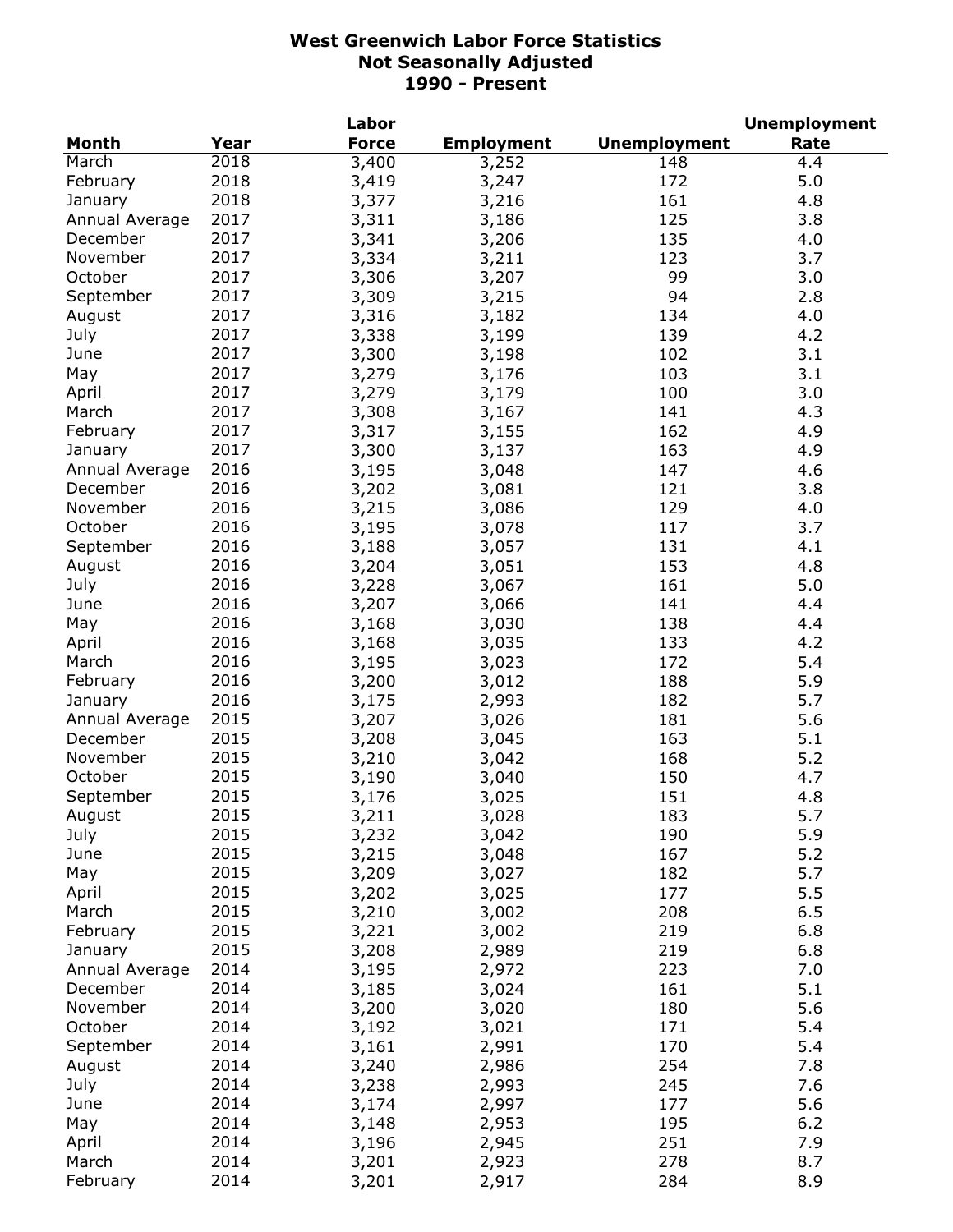|                |      | Labor        |                   |                     | <b>Unemployment</b> |
|----------------|------|--------------|-------------------|---------------------|---------------------|
| <b>Month</b>   | Year | <b>Force</b> | <b>Employment</b> | <b>Unemployment</b> | Rate                |
| January        | 2014 | 3,202        | 2,895             | 307                 | 9.6                 |
| Annual Average | 2013 | 3,232        | 2,931             | 301                 | 9.3                 |
| December       | 2013 | 3,217        | 2,946             | 271                 | 8.4                 |
| November       | 2013 | 3,223        | 2,956             | 267                 | 8.3                 |
| October        | 2013 | 3,253        | 2,941             | 312                 | 9.6                 |
| September      | 2013 | 3,234        | 2,939             | 295                 | 9.1                 |
| August         | 2013 | 3,256        | 2,930             | 326                 | 10.0                |
| July           | 2013 | 3,277        | 2,948             | 329                 | 10.0                |
| June           | 2013 | 3,221        | 2,954             | 267                 | 8.3                 |
| May            | 2013 | 3,211        | 2,919             | 292                 | 9.1                 |
| April          | 2013 | 3,180        | 2,919             | 261                 | 8.2                 |
| March          | 2013 | 3,232        | 2,902             | 330                 | 10.2                |
|                | 2013 |              |                   | 335                 | 10.3                |
| February       |      | 3,249        | 2,914             |                     |                     |
| January        | 2013 | 3,229        | 2,902             | 327                 | 10.1                |
| Annual Average | 2012 | 3,249        | 2,910             | 339                 | 10.4                |
| December       | 2012 | 3,267        | 2,964             | 303                 | 9.3                 |
| November       | 2012 | 3,229        | 2,961             | 268                 | 8.3                 |
| October        | 2012 | 3,251        | 2,972             | 279                 | 8.6                 |
| September      | 2012 | 3,227        | 2,946             | 281                 | 8.7                 |
| August         | 2012 | 3,276        | 2,923             | 353                 | 10.8                |
| July           | 2012 | 3,310        | 2,922             | 388                 | 11.7                |
| June           | 2012 | 3,241        | 2,923             | 318                 | 9.8                 |
| May            | 2012 | 3,214        | 2,892             | 322                 | 10.0                |
| April          | 2012 | 3,209        | 2,873             | 336                 | 10.5                |
| March          | 2012 | 3,248        | 2,855             | 393                 | 12.1                |
| February       | 2012 | 3,275        | 2,850             | 425                 | 13.0                |
| January        | 2012 | 3,243        | 2,838             | 405                 | 12.5                |
| Annual Average | 2011 | 3,271        | 2,900             | 371                 | 11.3                |
| December       | 2011 | 3,270        | 2,910             | 360                 | 11.0                |
| November       | 2011 | 3,290        | 2,921             | 369                 | 11.2                |
| October        | 2011 | 3,302        | 2,916             | 386                 | 11.7                |
| September      | 2011 | 3,258        | 2,899             | 359                 | 11.0                |
| August         | 2011 | 3,283        | 2,903             | 380                 | 11.6                |
| July           | 2011 | 3,276        | 2,905             | 371                 | 11.3                |
| June           | 2011 | 3,229        | 2,921             | 308                 | 9.5                 |
| May            | 2011 | 3,213        | 2,894             | 319                 | 9.9                 |
| April          | 2011 | 3,228        | 2,899             | 329                 | 10.2                |
| March          | 2011 | 3,283        | 2,882             | 401                 | 12.2                |
| February       | 2011 | 3,303        | 2,876             | 427                 | 12.9                |
| January        | 2011 | 3,316        | 2,878             | 438                 | 13.2                |
| Annual Average | 2010 | 3,309        | 2,932             | 377                 | 11.4                |
| December       | 2010 | 3,282        | 2,942             | 340                 | 10.4                |
| November       | 2010 | 3,328        | 2,946             | 382                 | 11.5                |
| October        | 2010 |              |                   | 353                 | 10.7                |
|                |      | 3,301        | 2,948             |                     |                     |
| September      | 2010 | 3,268        | 2,951             | 317                 | 9.7                 |
| August         | 2010 | 3,318        | 2,959             | 359                 | 10.8                |
| July           | 2010 | 3,312        | 2,962             | 350                 | 10.6                |
| June           | 2010 | 3,281        | 2,958             | 323                 | 9.8                 |
| May            | 2010 | 3,296        | 2,925             | 371                 | 11.3                |
| April          | 2010 | 3,327        | 2,927             | 400                 | 12.0                |
| March          | 2010 | 3,342        | 2,896             | 446                 | 13.3                |
| February       | 2010 | 3,338        | 2,886             | 452                 | 13.5                |
| January        | 2010 | 3,312        | 2,879             | 433                 | 13.1                |
| Annual Average | 2009 | 3,910        | 3,519             | 391                 | 10.0                |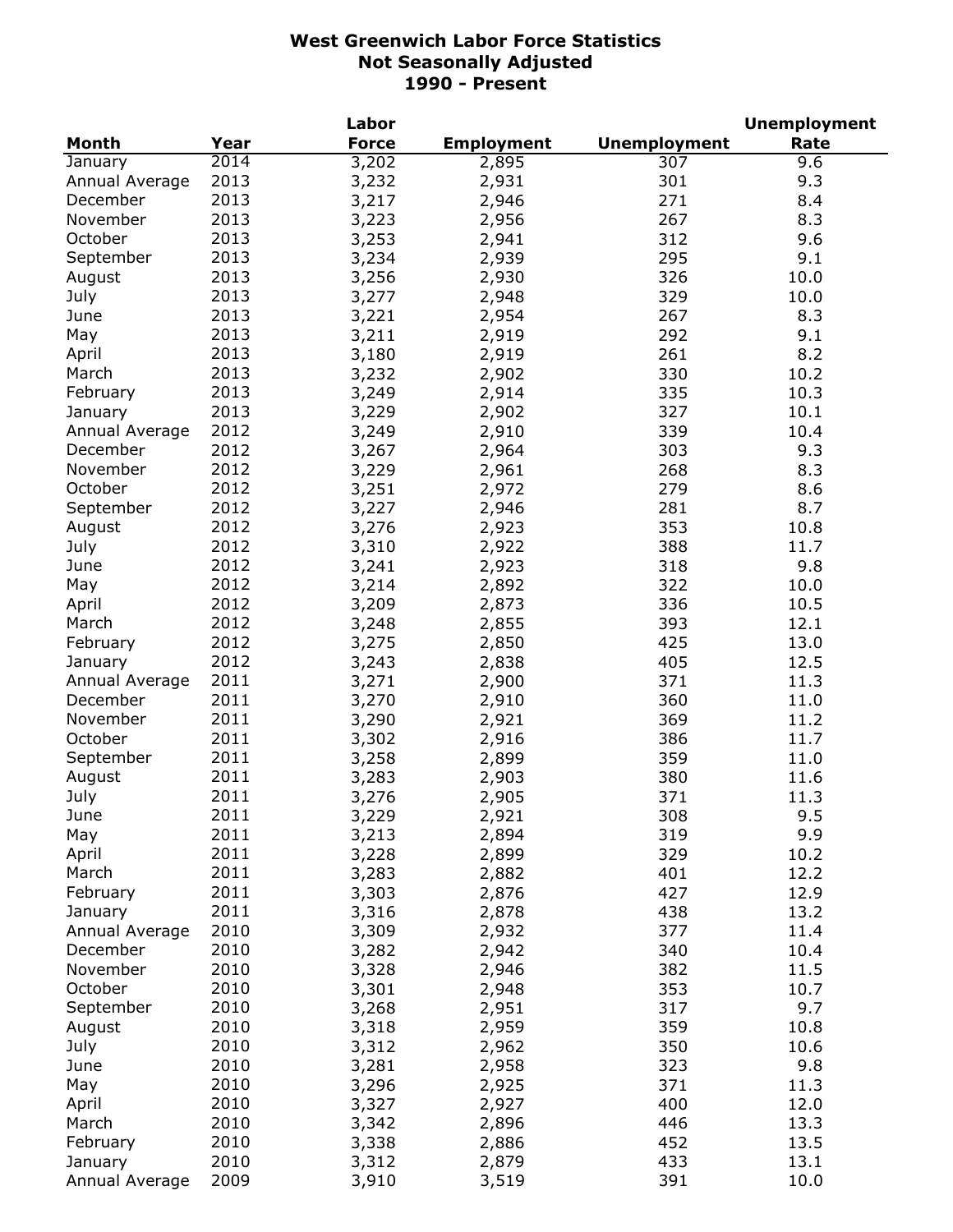|                |      | Labor        |                   |                     | <b>Unemployment</b> |
|----------------|------|--------------|-------------------|---------------------|---------------------|
| <b>Month</b>   | Year | <b>Force</b> | <b>Employment</b> | <b>Unemployment</b> | Rate                |
| December       | 2009 | 3,893        | 3,508             | 385                 | 9.9                 |
| November       | 2009 | 3,920        | 3,537             | 383                 | 9.8                 |
| October        | 2009 | 3,894        | 3,517             | 377                 | 9.7                 |
| September      | 2009 | 3,881        | 3,511             | 370                 | 9.5                 |
| August         | 2009 | 3,986        | 3,537             | 449                 | 11.3                |
| July           | 2009 | 4,002        | 3,555             | 447                 | 11.2                |
| June           | 2009 | 3,913        | 3,548             | 365                 | 9.3                 |
| May            | 2009 | 3,861        | 3,500             | 361                 | 9.3                 |
| April          | 2009 | 3,903        | 3,512             | 391                 | 10.0                |
| March          | 2009 | 3,897        | 3,495             | 402                 | 10.3                |
| February       | 2009 | 3,903        | 3,503             | 400                 | 10.2                |
| January        | 2009 | 3,868        | 3,504             | 364                 | 9.4                 |
| Annual Average | 2008 | 3,900        | 3,648             | 252                 | 6.5                 |
| December       | 2008 | 3,892        | 3,590             | 302                 | 7.8                 |
| November       | 2008 | 3,879        | 3,628             | 251                 | 6.5                 |
| October        | 2008 | 3,886        | 3,629             | 257                 | 6.6                 |
|                | 2008 |              |                   | 245                 | 6.3                 |
| September      |      | 3,878        | 3,633             |                     |                     |
| August         | 2008 | 3,906        | 3,640             | 266                 | 6.8                 |
| July           | 2008 | 3,955        | 3,674             | 281                 | 7.1                 |
| June           | 2008 | 3,932        | 3,683             | 249                 | 6.3                 |
| May            | 2008 | 3,864        | 3,644             | 220                 | 5.7                 |
| April          | 2008 | 3,893        | 3,671             | 222                 | 5.7                 |
| March          | 2008 | 3,894        | 3,655             | 239                 | 6.1                 |
| February       | 2008 | 3,893        | 3,655             | 238                 | 6.1                 |
| January        | 2008 | 3,921        | 3,673             | 248                 | 6.3                 |
| Annual Average | 2007 | 3,929        | 3,758             | 171                 | 4.4                 |
| December       | 2007 | 3,948        | 3,747             | 201                 | 5.1                 |
| November       | 2007 | 3,953        | 3,778             | 175                 | 4.4                 |
| October        | 2007 | 3,916        | 3,768             | 148                 | 3.8                 |
| September      | 2007 | 3,927        | 3,766             | 161                 | 4.1                 |
| August         | 2007 | 3,944        | 3,753             | 191                 | 4.8                 |
| July           | 2007 | 3,973        | 3,780             | 193                 | 4.9                 |
| June           | 2007 | 3,940        | 3,791             | 149                 | 3.8                 |
| May            | 2007 | 3,907        | 3,750             | 157                 | 4.0                 |
| April          | 2007 | 3,900        | 3,742             | 158                 | 4.1                 |
| March          | 2007 | 3,910        | 3,744             | 166                 | 4.2                 |
| February       | 2007 | 3,919        | 3,737             | 182                 | 4.6                 |
| January        | 2007 | 3,903        | 3,737             | 166                 | 4.3                 |
| Annual Average | 2006 | 3,896        | 3,742             | 154                 | 4.0                 |
| December       | 2006 | 3,916        | 3,794             | 122                 | 3.1                 |
| November       | 2006 | 3,910        | 3,798             | 112                 | 2.9                 |
| October        | 2006 | 3,902        | 3,788             | 114                 | 2.9                 |
| September      | 2006 | 3,901        | 3,764             | 137                 | 3.5                 |
| August         | 2006 | 3,952        | 3,758             | 194                 | 4.9                 |
| July           | 2006 | 3,965        | 3,765             | 200                 | 5.0                 |
| June           | 2006 | 3,928        | 3,766             | 162                 | 4.1                 |
| May            | 2006 | 3,864        | 3,719             | 145                 | 3.8                 |
| April          | 2006 | 3,857        | 3,711             | 146                 | 3.8                 |
| March          | 2006 | 3,857        | 3,688             | 169                 | 4.4                 |
| February       | 2006 | 3,855        | 3,678             | 177                 | 4.6                 |
| January        | 2006 | 3,845        | 3,676             | 169                 | 4.4                 |
| Annual Average | 2005 | 3,378        | 3,234             | 144                 | 4.3                 |
| December       | 2005 | 3,399        | 3,280             | 119                 | 3.5                 |
|                | 2005 |              |                   | 115                 | 3.4                 |
| November       |      | 3,405        | 3,290             |                     |                     |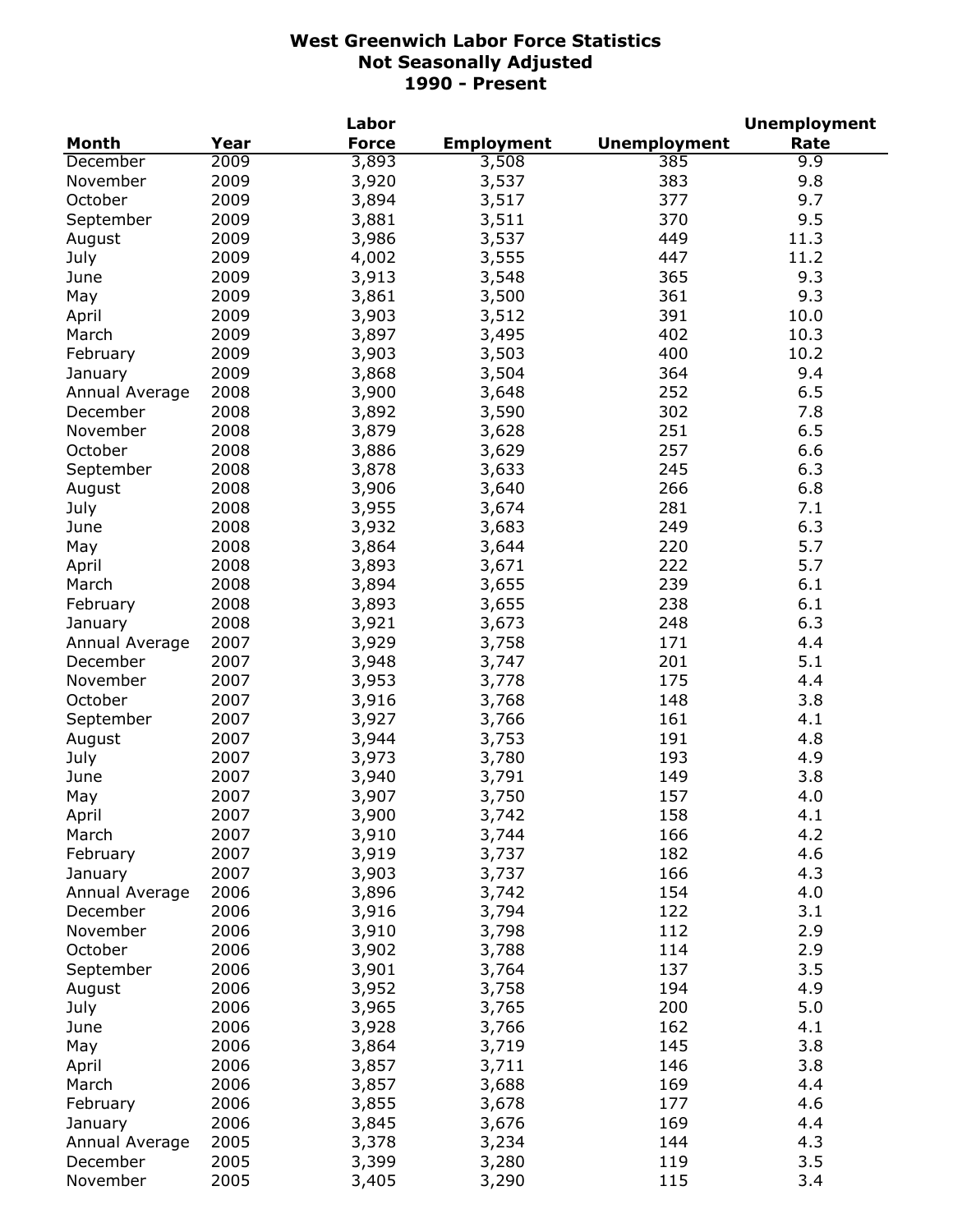|                |      | Labor        |                   |                     | <b>Unemployment</b> |
|----------------|------|--------------|-------------------|---------------------|---------------------|
| <b>Month</b>   | Year | <b>Force</b> | <b>Employment</b> | <b>Unemployment</b> | Rate                |
| October        | 2005 | 3,397        | 3,278             | 119                 | $3.\overline{5}$    |
| September      | 2005 | 3,397        | 3,262             | 135                 | 4.0                 |
| August         | 2005 | 3,421        | 3,268             | 153                 | 4.5                 |
| July           | 2005 | 3,431        | 3,265             | 166                 | 4.8                 |
| June           | 2005 | 3,387        | 3,251             | 136                 | 4.0                 |
| May            | 2005 | 3,335        | 3,215             | 120                 | 3.6                 |
| April          | 2005 | 3,334        | 3,203             | 131                 | 3.9                 |
| March          | 2005 | 3,343        | 3,177             | 166                 | 5.0                 |
| February       | 2005 | 3,351        | 3,166             | 185                 | 5.5                 |
| January        | 2005 | 3,344        | 3,158             | 186                 | 5.6                 |
| Annual Average | 2004 | 3,319        | 3,159             | 160                 | 4.8                 |
| December       | 2004 | 3,325        | 3,186             | 139                 | 4.2                 |
| November       | 2004 | 3,332        |                   | 132                 | 4.0                 |
|                |      |              | 3,200             |                     | 3.7                 |
| October        | 2004 | 3,305        | 3,184             | 121<br>141          |                     |
| September      | 2004 | 3,309        | 3,168             |                     | 4.3                 |
| August         | 2004 | 3,329        | 3,173             | 156                 | 4.7                 |
| July           | 2004 | 3,363        | 3,185             | 178                 | 5.3                 |
| June           | 2004 | 3,324        | 3,171             | 153                 | 4.6                 |
| May            | 2004 | 3,279        | 3,135             | 144                 | 4.4                 |
| April          | 2004 | 3,326        | 3,133             | 193                 | 5.8                 |
| March          | 2004 | 3,310        | 3,118             | 192                 | 5.8                 |
| February       | 2004 | 3,305        | 3,124             | 181                 | 5.5                 |
| January        | 2004 | 3,317        | 3,133             | 184                 | 5.5                 |
| Annual Average | 2003 | 3,309        | 3,157             | 152                 | 4.6                 |
| December       | 2003 | 3,302        | 3,172             | 130                 | 3.9                 |
| November       | 2003 | 3,312        | 3,183             | 129                 | 3.9                 |
| October        | 2003 | 3,299        | 3,169             | 130                 | 3.9                 |
| September      | 2003 | 3,286        | 3,159             | 127                 | 3.9                 |
| August         | 2003 | 3,322        | 3,162             | 160                 | 4.8                 |
| July           | 2003 | 3,338        | 3,174             | 164                 | 4.9                 |
| June           | 2003 | 3,345        | 3,182             | 163                 | 4.9                 |
| May            | 2003 | 3,288        | 3,144             | 144                 | 4.4                 |
| April          | 2003 | 3,299        | 3,150             | 149                 | 4.5                 |
| March          | 2003 | 3,317        | 3,136             | 181                 | 5.5                 |
| February       | 2003 | 3,323        | 3,137             | 186                 | 5.6                 |
| January        | 2003 | 3,281        | 3,121             | 160                 | 4.9                 |
| Annual Average | 2002 | 3,219        | 3,080             | 139                 | 4.3                 |
| December       | 2002 | 3,274        | 3,124             | 150                 | 4.6                 |
| November       | 2002 | 3,280        | 3,131             | 149                 | 4.5                 |
| October        | 2002 | 3,247        | 3,117             | 130                 | 4.0                 |
| September      | 2002 | 3,235        | 3,111             | 124                 | 3.8                 |
| August         | 2002 | 3,255        | 3,100             | 155                 | 4.8                 |
| July           | 2002 | 3,250        | 3,101             | 149                 | 4.6                 |
|                | 2002 |              |                   | 125                 | 3.9                 |
| June           |      | 3,217        | 3,092             |                     |                     |
| May            | 2002 | 3,177        | 3,056             | 121                 | 3.8                 |
| April          | 2002 | 3,174        | 3,044             | 130                 | 4.1                 |
| March          | 2002 | 3,181        | 3,040             | 141                 | 4.4                 |
| February       | 2002 | 3,180        | 3,042             | 138                 | 4.3                 |
| January        | 2002 | 3,165        | 3,006             | 159                 | 5.0                 |
| Annual Average | 2001 | 3,120        | 3,014             | 106                 | 3.4                 |
| December       | 2001 | 3,133        | 3,032             | 101                 | 3.2                 |
| November       | 2001 | 3,130        | 3,032             | 98                  | 3.1                 |
| October        | 2001 | 3,117        | 3,027             | 90                  | 2.9                 |
| September      | 2001 | 3,119        | 3,026             | 93                  | 3.0                 |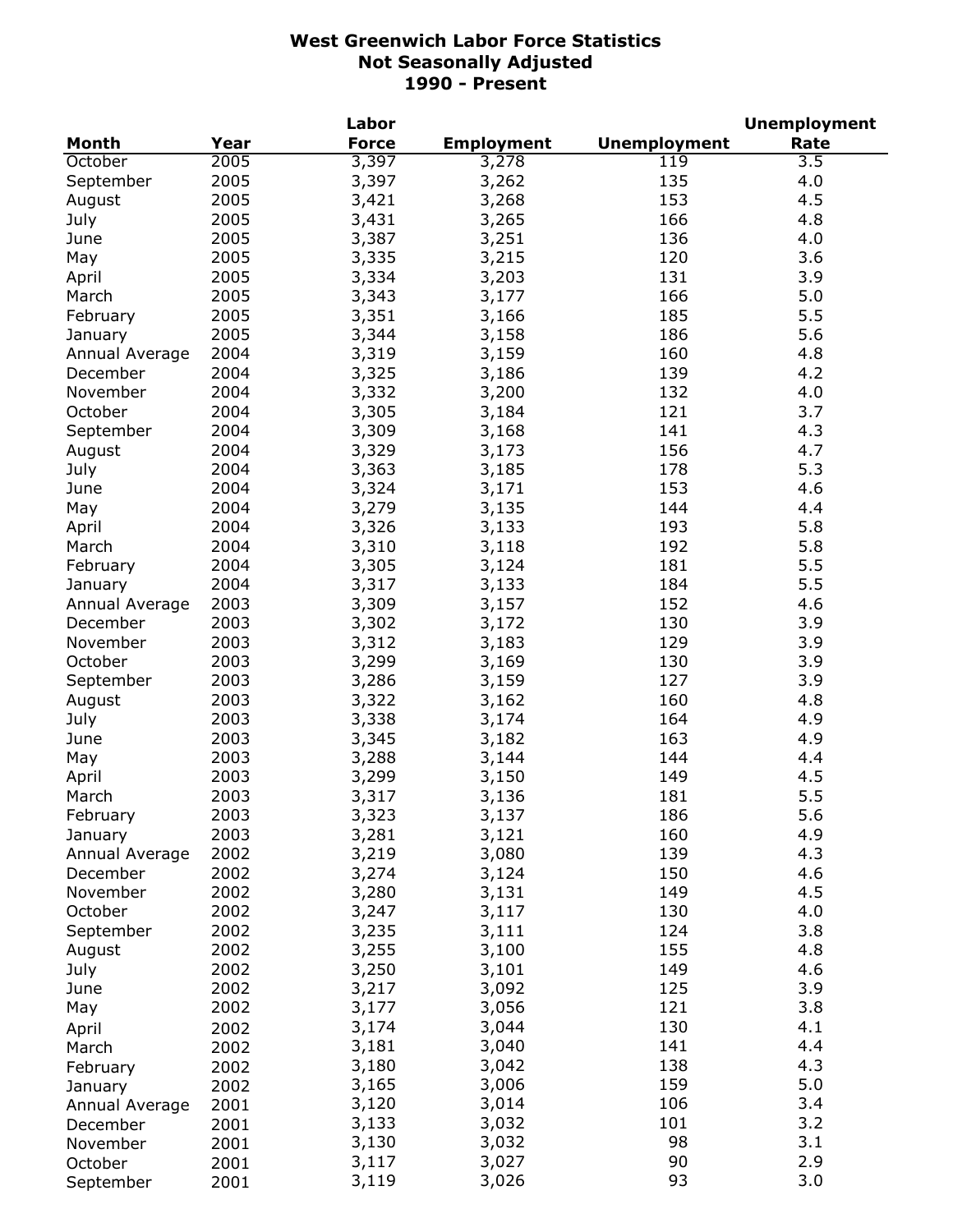|                     |              | Labor        |                   |                     | <b>Unemployment</b> |
|---------------------|--------------|--------------|-------------------|---------------------|---------------------|
| <b>Month</b>        | Year         | <b>Force</b> | <b>Employment</b> | <b>Unemployment</b> | Rate                |
| August              | 2001         | 3,127        | 3,009             | 118                 | $\overline{3.8}$    |
| July                | 2001         | 3,147        | 3,028             | 119                 | 3.8                 |
| June                | 2001         | 3,122        | 3,025             | 97                  | 3.1                 |
| May                 | 2001         | 3,074        | 2,992             | 82                  | 2.7                 |
| April               | 2001         | 3,093        | 3,000             | 93                  | 3.0                 |
| March               | 2001         | 3,121        | 2,998             | 123                 | 3.9                 |
| February            | 2001         | 3,135        | 2,998             | 137                 | 4.4                 |
| January             | 2001         | 3,120        | 2,997             | 123                 | 3.9                 |
|                     | 2000         | 3,027        | 2,930             | 97                  | 3.2                 |
| Annual Average      | 2000         | 3,033        | 2,955             | 78                  | 2.6                 |
| December            |              | 3,035        | 2,953             | 82                  | 2.7                 |
| November            | 2000         | 3,023        | 2,940             | 83                  | 2.7                 |
| October             | 2000         |              |                   | 83                  |                     |
| September           | 2000         | 3,012        | 2,929             |                     | 2.8                 |
| August              | 2000         | 3,041        | 2,933             | 108                 | 3.6                 |
| July                | 2000         | 3,036        | 2,938             | 98                  | 3.2                 |
| June                | 2000         | 3,029        | 2,949             | 80                  | 2.6                 |
| May                 | 2000         | 3,016        | 2,920             | 96                  | 3.2                 |
| April               | 2000         | 3,010        | 2,934             | 76                  | 2.5                 |
| March               | 2000         | 3,031        | 2,910             | 121                 | 4.0                 |
| February            | 2000         | 3,039        | 2,901             | 138                 | 4.5                 |
| January             | 2000         | 3,022        | 2,900             | 122                 | 4.0                 |
| Annual Average      | 1999         | 2,510        | 2,416             | 94                  | 3.7                 |
| December            | 1999         | 2,549        | 2,462             | 87                  | 3.4                 |
| November            | 1999         | 2,551        | 2,458             | 93                  | 3.6                 |
| October             | 1999         | 2,523        | 2,434             | 89                  | 3.5                 |
| September           | 1999         | 2,506        | 2,418             | 88                  | 3.5                 |
| August              | 1999         | 2,538        | 2,423             | 115                 | 4.5                 |
| July                | 1999         | 2,532        | 2,422             | 110                 | 4.3                 |
| June                | 1999         | 2,488        | 2,418             | 70                  | 2.8                 |
| May                 | 1999         | 2,466        | 2,402             | 64                  | 2.6                 |
| April               | 1999         | 2,473        | 2,399             | 74                  | 3.0                 |
| March               | 1999         | 2,478        | 2,395             | 83                  | 3.3                 |
| February            | 1999         | 2,502        | 2,382             | 120                 | 4.8                 |
| January             | 1999         | 2,519        | 2,379             | 140                 | 5.6                 |
| Annual Average      | 1998         | 2,430        | 2,330             | 100                 | 4.1                 |
|                     | 1998         | 2,461        | 2,383             | 78                  | 3.2                 |
| December            | 1998         | 2,474        | 2,380             | 94                  | 3.8                 |
| November<br>October |              | 2,452        | 2,352             | 100                 | 4.1                 |
|                     | 1998<br>1998 | 2,432        | 2,341             | 91                  | 3.7                 |
| September           |              | 2,450        |                   | 112                 | 4.6                 |
| August              | 1998         |              | 2,338             |                     |                     |
| July                | 1998         | 2,455        | 2,336             | 119                 | 4.8                 |
| June                | 1998         | 2,430        | 2,332             | 98                  | 4.0                 |
| May                 | 1998         | 2,400        | 2,310             | 90                  | 3.8                 |
| April               | 1998         | 2,405        | 2,302             | 103                 | 4.3                 |
| March               | 1998         | 2,396        | 2,296             | 100                 | 4.2                 |
| February            | 1998         | 2,398        | 2,292             | 106                 | 4.4                 |
| January             | 1998         | 2,401        | 2,293             | 108                 | 4.5                 |
| Annual Average      | 1997         | 2,540        | 2,425             | 115                 | 4.5                 |
| December            | 1997         | 2,546        | 2,462             | 84                  | 3.3                 |
| November            | 1997         | 2,555        | 2,473             | 82                  | 3.2                 |
| October             | 1997         | 2,545        | 2,455             | 90                  | 3.5                 |
| September           | 1997         | 2,542        | 2,451             | 91                  | 3.6                 |
| August              | 1997         | 2,579        | 2,453             | 126                 | 4.9                 |
| July                | 1997         | 2,589        | 2,449             | 140                 | 5.4                 |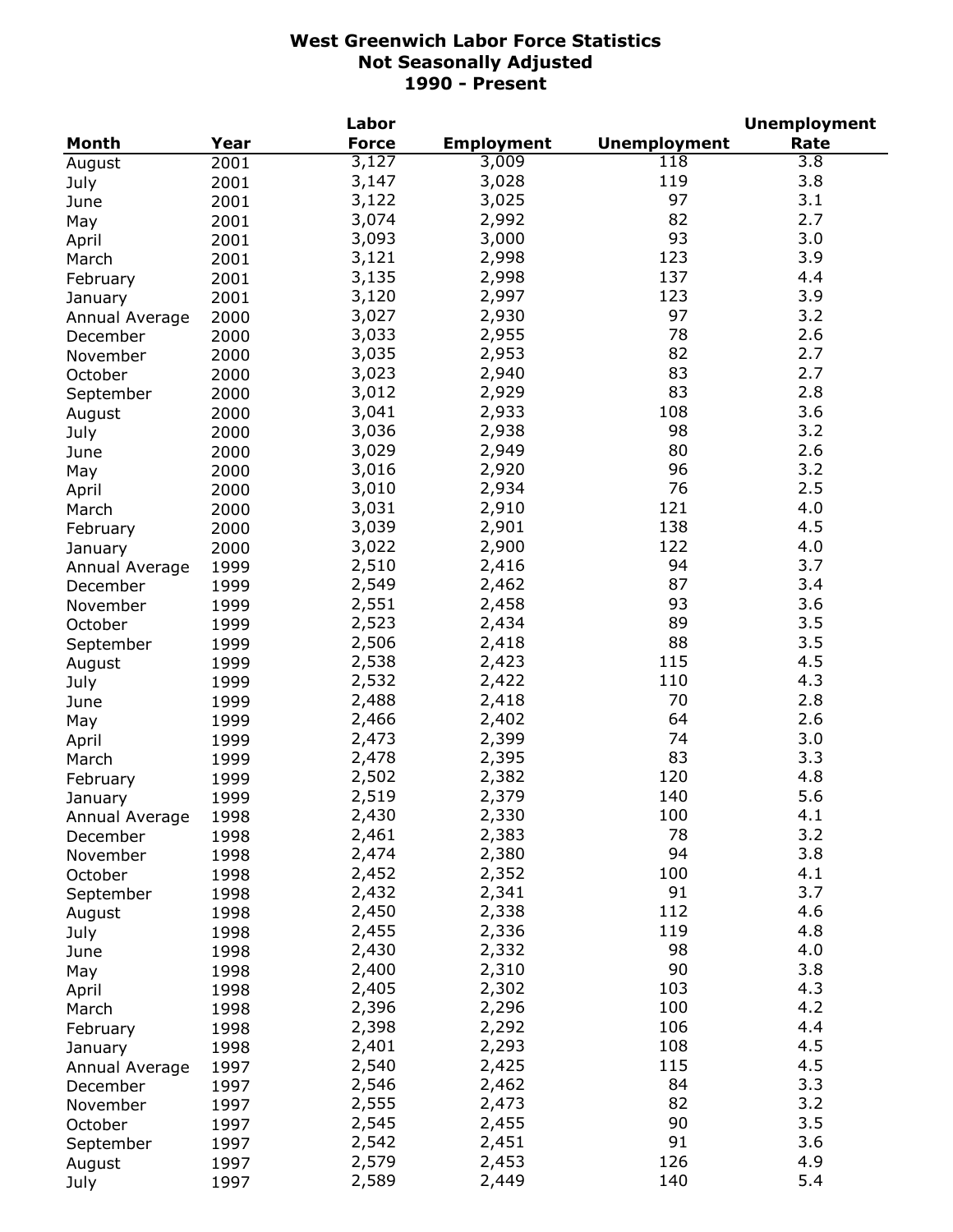|                     |      | Labor        |                   |                     | <b>Unemployment</b> |
|---------------------|------|--------------|-------------------|---------------------|---------------------|
| Month               | Year | <b>Force</b> | <b>Employment</b> | <b>Unemployment</b> | Rate                |
| June                | 1997 | 2,561        | 2,432             | 129                 | 5.0                 |
| May                 | 1997 | 2,518        | 2,405             | 113                 | 4.5                 |
| April               | 1997 | 2,516        | 2,401             | 115                 | 4.6                 |
| March               | 1997 | 2,515        | 2,386             | 129                 | 5.1                 |
| February            | 1997 | 2,510        | 2,370             | 140                 | 5.6                 |
| January             | 1997 | 2,511        | 2,366             | 145                 | 5.8                 |
| Annual Average      | 1996 | 2,475        | 2,346             | 129                 | 5.2                 |
| December            | 1996 | 2,489        | 2,390             | 99                  | 4.0                 |
| November            | 1996 | 2,511        | 2,395             | 116                 | 4.6                 |
|                     | 1996 | 2,517        | 2,384             | 133                 | 5.3                 |
| October             |      | 2,506        | 2,369             | 137                 | 5.5                 |
| September           | 1996 | 2,503        | 2,365             | 138                 | 5.5                 |
| August              | 1996 |              |                   |                     | 5.2                 |
| July                | 1996 | 2,485        | 2,355             | 130                 |                     |
| June                | 1996 | 2,470        | 2,359             | 111                 | 4.5                 |
| May                 | 1996 | 2,451        | 2,329             | 122                 | 5.0                 |
| April               | 1996 | 2,426        | 2,316             | 110                 | 4.5                 |
| March               | 1996 | 2,447        | 2,311             | 136                 | 5.6                 |
| February            | 1996 | 2,453        | 2,298             | 155                 | 6.3                 |
| January             | 1996 | 2,440        | 2,281             | 159                 | 6.5                 |
| Annual Average      | 1995 | 2,387        | 2,244             | 143                 | 6.0                 |
| December            | 1995 | 2,400        | 2,282             | 118                 | 4.9                 |
| November            | 1995 | 2,405        | 2,288             | 117                 | 4.9                 |
| October             | 1995 | 2,389        | 2,270             | 119                 | 5.0                 |
| September           | 1995 | 2,363        | 2,252             | 111                 | 4.7                 |
| August              | 1995 | 2,408        | 2,259             | 149                 | $6.2$               |
| July                | 1995 | 2,410        | 2,247             | 163                 | 6.8                 |
| June                | 1995 | 2,412        | 2,245             | 167                 | 6.9                 |
| May                 | 1995 | 2,356        | 2,214             | 142                 | 6.0                 |
| April               | 1995 | 2,385        | 2,220             | 165                 | 6.9                 |
| March               | 1995 | 2,364        | 2,216             | 148                 | 6.3                 |
| February            | 1995 | 2,393        | 2,222             | 171                 | 7.1                 |
| January             | 1995 | 2,365        | 2,218             | 147                 | 6.2                 |
| Annual Average      | 1994 | 2,507        | 2,382             | 125                 | 5.0                 |
| December            | 1994 | 2,496        | 2,404             | 92                  | 3.7                 |
| November            | 1994 | 2,507        | 2,413             | 94                  | 3.7                 |
|                     | 1994 | 2,497        | 2,398             | 99                  | 4.0                 |
| October             | 1994 | 2,493        | 2,379             | 114                 | 4.6                 |
| September<br>August |      | 2,524        | 2,395             | 129                 | 5.1                 |
|                     | 1994 | 2,507        | 2,388             | 119                 | 4.7                 |
| July                | 1994 |              |                   | 102                 | 4.1                 |
| June                | 1994 | 2,495        | 2,393             | 109                 | 4.4                 |
| May                 | 1994 | 2,478        | 2,369             |                     |                     |
| April               | 1994 | 2,478        | 2,359             | 119                 | 4.8                 |
| March               | 1994 | 2,528        | 2,353             | 175                 | 6.9                 |
| February            | 1994 | 2,545        | 2,367             | 178                 | 7.0                 |
| January             | 1994 | 2,536        | 2,361             | 175                 | 6.9                 |
| Annual Average      | 1993 | 2,470        | 2,317             | 153                 | $6.2$               |
| December            | 1993 | 2,439        | 2,331             | 108                 | 4.4                 |
| November            | 1993 | 2,477        | 2,335             | 142                 | 5.7                 |
| October             | 1993 | 2,460        | 2,324             | 136                 | 5.5                 |
| September           | 1993 | 2,476        | 2,321             | 155                 | 6.3                 |
| August              | 1993 | 2,505        | 2,345             | 160                 | 6.4                 |
| July                | 1993 | 2,502        | 2,344             | 158                 | 6.3                 |
| June                | 1993 | 2,487        | 2,342             | 145                 | 5.8                 |
| May                 | 1993 | 2,441        | 2,312             | 129                 | 5.3                 |